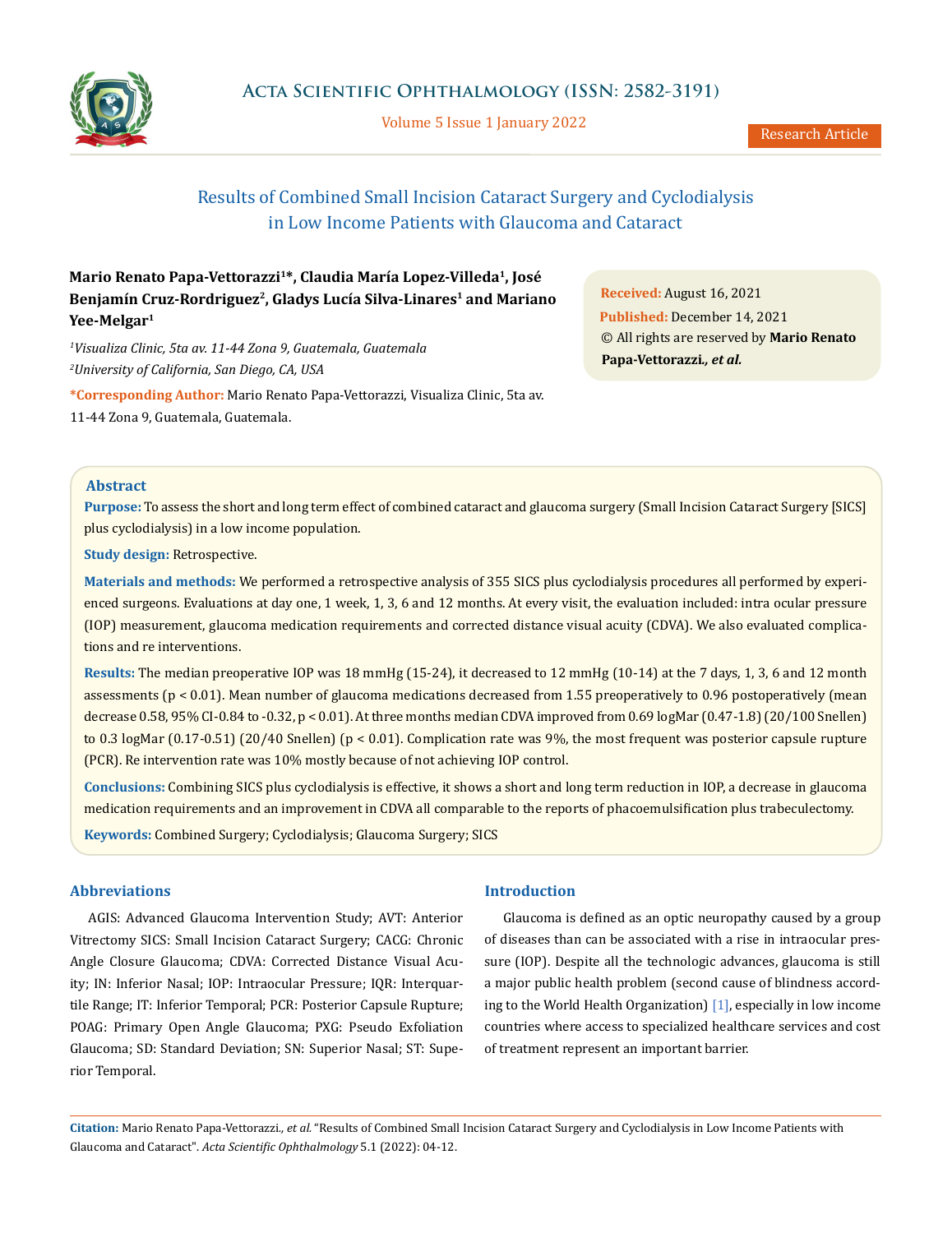It is common that patients with advanced glaucoma with surgical indication, also presents with cataract. In these cases, the two procedures can be performed combined or sequentially. The question about surgical order is widely debated. The decision is made according to clinical findings and possible advantages of the approach [2].

It is known that combined phaco-trabeculectomy allow for greater IOP reduction and fewer IOP spikes in the immediate postoperative period  $[2]$ . However in low income patients this type of surgery has certain disadvantages mainly according to cost and follow up, that is why Small Incision Cataract Surgery (SICS) plus cyclodialysis can be an effective alternative. There are some reports concluding that the combination of cataract extraction plus cyclodialysis is successful in lowering both IOP and postoperative glaucoma medications [3-5].

The purpose of this study was to evaluate the results and determine the effectiveness of combined SICS plus cyclodialysis, and to compare these results with phaco-trabeculectomy publications. The main objective was to assess the reduction on IOP and secondary objectives were: glaucoma medication requirements, change in best corrected distance visual acuity (CDVA) at 3 months, complications and re interventions.

#### **Study design**

Single center, retrospective cohort study, including 355 eyes that underwent SICS plus cyclodialysis.

#### **Materials and Methods**

All procedures were performed by experienced surgeons using a standard technique during 2017 and 2018. Every eye had a significant visual impairing cataract and advanced uncontrolled glaucoma or uncontrolled ocular hypertension (IOP higher than the considered target for each case despite medical or laser therapy [according to clinical evaluation]]. A/B scan was performed prior to surgery in all patients with mature cataract that did not allowed fundoscopic evaluation.

Optic nerve damage consideration and glaucoma classification was made based on clinical evaluation and preoperative IOP.

Manual chart review was performed by one of the investigators and validated by other. Clinical variables extracted were: age, sex, eye, type of glaucoma and excavation (clinical evaluation). IOP and number of glaucoma medications, both preoperatively and postoperatively at day one, 1 week, 1, 3, 6 and 12 months. Preoperative and postoperative CDVA at 3 months.

An external Institutional Ethics Committee confirmed the exempt status of this work given its retrospective nature and approved the study. Research adhered to the tenets of the Declaration of Helsinki.

Because some visual acuities were expressed in non-numerical terms, they were assigned a rank/value in logMar scale for their analysis (Appendix A).

| Snellen | LogMar |  |
|---------|--------|--|
| 20/20   | 0.00   |  |
| 20/25   | 0.09   |  |
| 20/30   | 0.17   |  |
| 20/40   | 0.30   |  |
| 20/50   | 0.39   |  |
| 20/60   | 0.47   |  |
| 20/70   | 0.54   |  |
| 20/80   | 0.60   |  |
| 20/100  | 0.69   |  |
| 20/140  | 0.84   |  |
| 20/200  | 1.00   |  |
| 20/400  | 1.30   |  |
| CD      | 1.80   |  |
| ΜМ      | 1.90   |  |
| PL.     | 2.00   |  |
| NPL     | 2.50   |  |

**Appendix A:** Visual acuity, assigned values for statistical analysis.

CD: Counting Fingers MM: Hand Movement PL: Light Perception NPL: No Light Perception.

#### **Surgical procedure**

After sedation administered by an anesthesiologist and peribulbar anesthesia application (1:1 mix of 1% lidocaine, 0.75% bupivacaine + 150 units of hyaluronidase). A lid speculum was placed in the eye, a 6 mm fornix-based peritomy was performed followed by light wetfield diathermy on episcleral vessels. A 5.5 - 6 mm frown scleral incision with a diamond blade or a 15° scalpel was created starting 1 - 2 mm behind the limbus (location of both peritomy and scleral incision was decided by the surgeon according to the preoperative keratometry). This incision was carried forward with a crescent blade until the limbus was reached advancing it 1 - 1.5 mm into clear cornea. A paracentesis with a 3.2 mm keratome blade was performed. In some cases, surgeons used trypan blue to dye the anterior capsule, then the anterior chamber was filled with viscoelastic. Subsequently, the entire internal lip of the tun-

**Citation:** Mario Renato Papa-Vettorazzi*., et al.* "Results of Combined Small Incision Cataract Surgery and Cyclodialysis in Low Income Patients with Glaucoma and Cataract". *Acta Scientific Ophthalmology* 5.1 (2022): 04-12.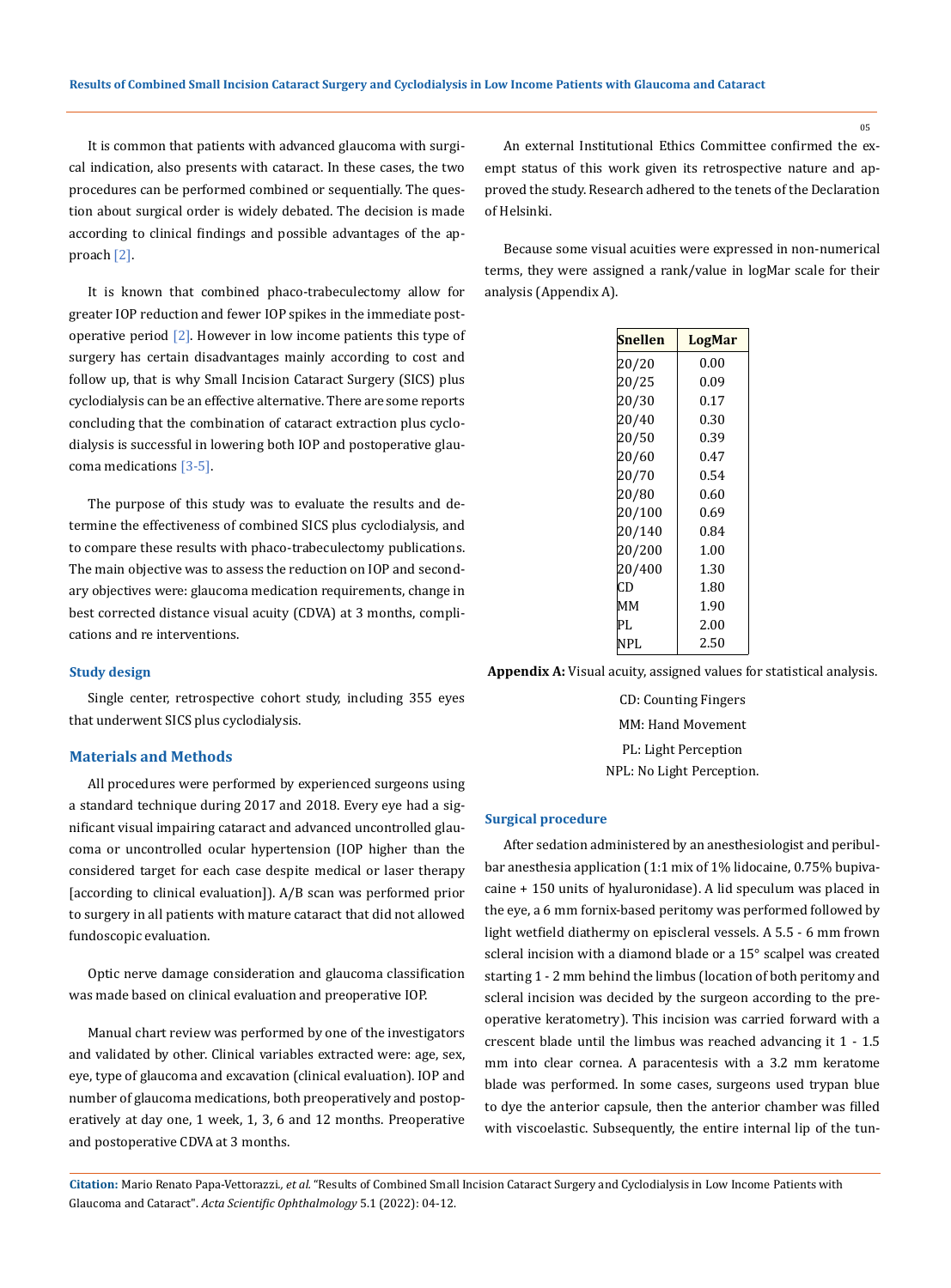nel incision was opened in a valved fashion with the 3.2 mm keratome blade. Following this, a capsular rhexis using a cystotome was performed. Hydrodissection and cataract luxation to the anterior chamber for posterior cataract extraction using an irrigation vectis was made. All cortical material was removed using a 21 simcoe cannula. Then a single piece polimethylmetracylate lens was introduced in the capsular bag. After this, a miotic was used and a 2 hour cyclodialysis was performed (location of the cyclodialysis was determined by the surgeon).

To create the cyclodialysis, a cyclodialysis spatula was introduced through the paracentesis at the opposite quadrant where it would be performed. An initial superficial movement was made to perform a goniotomy. Following this, while maintaining a light upward lift on the sclera, the peripheral cornea was followed with the spatula to reach the scleral spur. Then the tip of the spatula was gently encouraged and allowed to pass beyond the scleral spur into de supracilliary space. (Appendix B).



Figure 1. Technique of directing the cyclodialysis spatula to the 12-o'clock angle through a temporal corneal incision.

**Appendix B.** Cyclodialysis cleft procedure [4]. Image taken from Rowan PJ. Combined Cyclodialysis and Cataract Surgery. Ophthalmic Surg Lasers. 1998;29(12): 962-968.

Once the cyclodialysis was created, the anterior chamber was observed during 1 or 2 minutes for any significant hemorrhage, then the viscoelastic was removed, the paracentesis hydrated and the main wound checked for any leakage. Finally, the conjunctiva was closed using either diathermy or a 10-0 nylon suture.

All eyes were patched and shielded. Every patient used combined antibiotic and steroid drops every 1 or 2 hours while awake for 7 days, then tapered slowly for 1 month unless inflammation did not resolve. In some cases, pilocarpine 4% was used 3 times a day to induce miosis and avoid the cyclodialysis cleft closure.

#### **Postoperative care**

Follow up was at day one, then every week for the first month and then at 3, 6 and 12 months.

Definition of success and qualified success after glaucoma surgery is not universal  $[6]$ . The most frequent definition uses a target IOP of < 18 mmHg to define success. However, we consider that in eyes with advanced glaucoma the aim should be to obtain lower IOP levels.

The Advanced Glaucoma Intervention Study (AGIS) has suggested that an IOP at which visual field loss stabilizes is an average of 12.3 mmHg and that the aim should be to obtain a 40% reduction from baseline in severe cases and 30% reduction from baseline in moderate cases [2,7].

That is why we performed 2 separate analyses. One applying the definition of IOP < 18 mmHg:

- Success:  $IOP < 18$  mmHg without glaucoma medication.
- Qualified success:  $IOP < 18$  mmHg with glaucoma medication.
- Failure:  $IOP \geq 18$  mmHg or need of subsequent procedures to control IOP.

And the other, applying the definition suggested by AGIS  $[2,6]$ :

- Success:  $IOP \le 12.3$  mmHg or a 40% reduction from baseline in severe cases and 30% reduction from baseline in moderate cases, without glaucoma medication.
- Qualified success:  $IOP \leq 12.3$  mmHg or a 40% reduction from baseline in severe cases and 30% reduction from baseline in moderate cases, with glaucoma medication.
- Failure:  $IOP > 12.3$  mmHg or less than  $40\%$  reduction from baseline in severe cases and less than 30% reduction from baseline in moderate cases.

We also evaluated glaucoma medication requirements, change in CDVA at 3 months, complications and re-interventions.

## **Statistical analysis**

Descriptive analysis was made for all the continuous variables. Given the small sample size, normality of the variables was evaluated with Shapiro-Wilk test and visually with a Q-Q plot. The nor-

**Citation:** Mario Renato Papa-Vettorazzi*., et al.* "Results of Combined Small Incision Cataract Surgery and Cyclodialysis in Low Income Patients with Glaucoma and Cataract". *Acta Scientific Ophthalmology* 5.1 (2022): 04-12.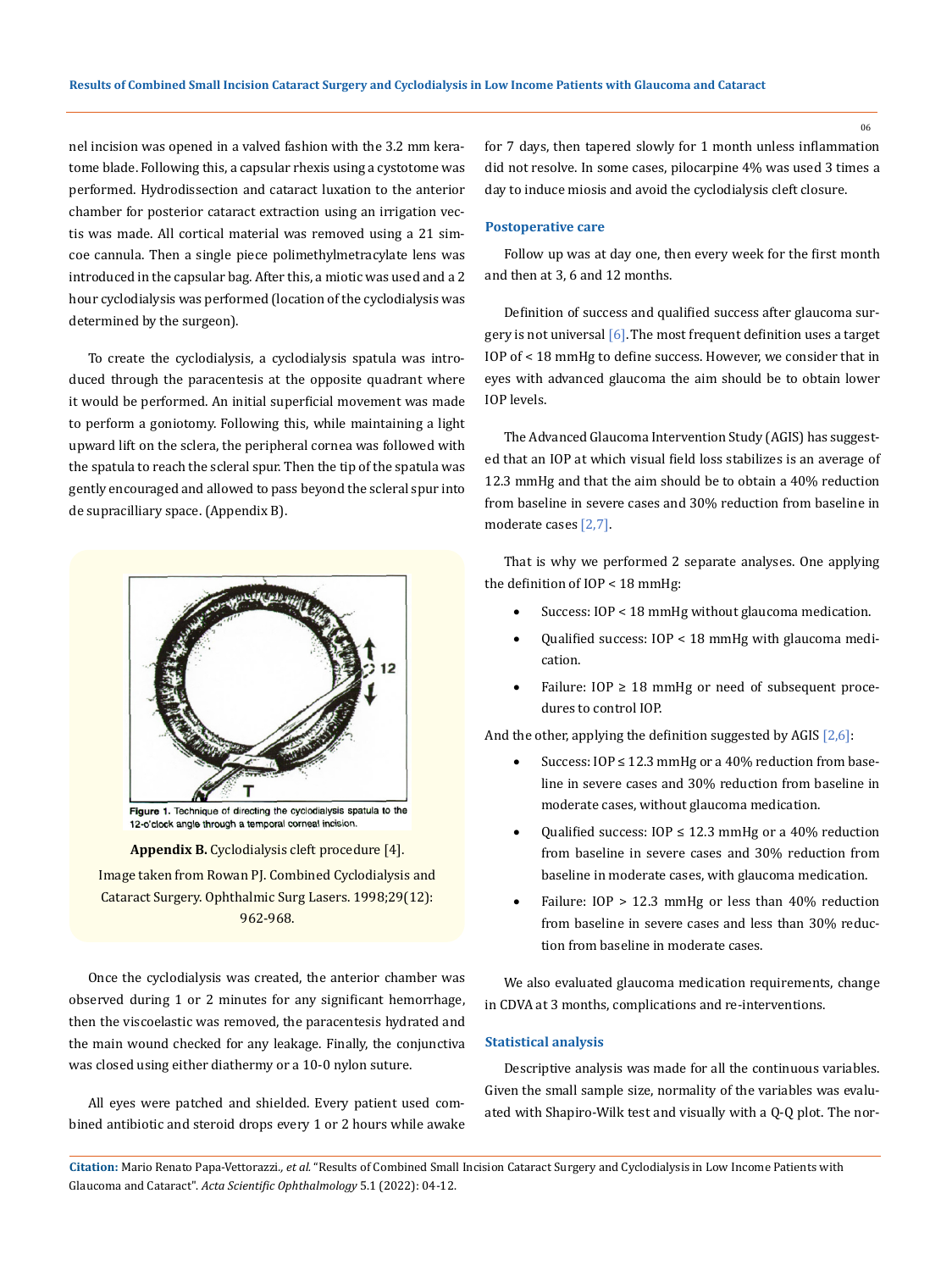mally distributed variables are presented with mean and standard deviation (SD), the ones that were not normally distributed are presented with median and interquartile range (IQR). For all the categorical variables we present frequencies and proportions. According to data distribution, paired t-test or non-parametric Kruskal-Wallis test were used to compare continuous variables. The categorical results were analyzed by chi-square test or Fisher exact when the sample was smaller. P values of 0.05 or less were considered statistically significant. Kaplan-Meier survival analysis was made for both definitions of success. Statistical analysis was based on a two sided significance level. Missing data was handled with available data method. Analysis were made using STATA version 14.2 (StataCorp LCC, Tx, EE.UU.).

# **Results**

SICS plus cyclodialysis was performed in 355 cases, minimum follow up of 7 days, maximum of 12 months, 87% completed 1 month follow up, 65% accomplished at least a 3 month follow up, 43% a 6 month follow up and 30% completed a 12 month follow up. Loss of follow up was important and was mainly due to patient individual economic reasons, including travel. Of the 355 cases, 70% were classified as severe glaucoma, 21% as moderate glaucoma and 9% as ocular hypertension. Demographic characteristics are presented on table 1.

| <b>Variable</b>                        | n(%)          |
|----------------------------------------|---------------|
| Age, median (IQR)                      | 75 (67, 80)   |
| Male                                   | 159 (44.8%)   |
| Right eye                              | 176 (49.6%)   |
| Excavation, median (IQR)               | .85(0.7, 0.9) |
| Type of glaucoma                       |               |
| POAG                                   | 159 (47.9%)   |
| CACG                                   | 95 (28.6%)    |
| PXG                                    | 49 (14.8%)    |
| Other                                  | 29 (8.7%)     |
| Cyclodialysis localization             |               |
| SΝ                                     | 213 (61.0%)   |
| ΙN                                     | 67 (19.2%)    |
| SТ                                     | 29 (8.3%)     |
| IT                                     | 40 (11.5%)    |
| Preoperative CDVA logMar, median (IQR) | .69(.47, 1.8) |
| Preoperative medication, mean (SD)     | 1.55(1.40)    |

|                                                   | U7            |
|---------------------------------------------------|---------------|
| Preoperative IOP, median (IQR)                    | 18 (15, 24)   |
| Postoperative BCVA logMar, n = 231 median         |               |
| (IQR)                                             | .3(0.17,0.51) |
| IQR: interquartile range, SD: standard deviation. |               |
| POAG: primary open angle glaucoma, CACG:          |               |
| chronic angle closure glaucoma, PXG: pseudo       |               |
| exfoliation glaucoma, Other: ocular hyperten-     |               |
| sion, steroid induced glaucoma, combined          |               |
| mechanism glaucoma, pigmentary glaucoma.          |               |
| SN: superior nasal, IN: inferior nasal, ST: su-   |               |
| perior temporal, IT: inferior temporal. CDVA:     |               |
| best corrected visual acuity, IOP: intraocular    |               |
| pressure.                                         |               |

**Table 1:** Demographic characteristics, n = 355.

Preoperative and postoperative IOP are presented in figure 1. On average the percentage of IOP reduction was 28.6%.



**Figure 1:** Preoperative and postoperative IOP values. Median preoperative IOP was 18 mmHg (15-24), there was a sustained and significant decrease to 12 mmHg (10-14) at the 7 day, 1, 3, 6 and 12 month assessments (p < 0.01). IOP: intraocular pressure. P value represents t-test for 12 months compared to baseline.

Preoperative and postoperative glaucoma medication requirements can be seen in table 2. Mean decrease at 12 months was 0.58 medications, 95%CI -0.84 to -0.32, p < 0.01.

The relationship between location of the cyclodialysis and reduction in IOP and glaucoma medication requirements is presented

**Citation:** Mario Renato Papa-Vettorazzi*., et al.* "Results of Combined Small Incision Cataract Surgery and Cyclodialysis in Low Income Patients with Glaucoma and Cataract". *Acta Scientific Ophthalmology* 5.1 (2022): 04-12.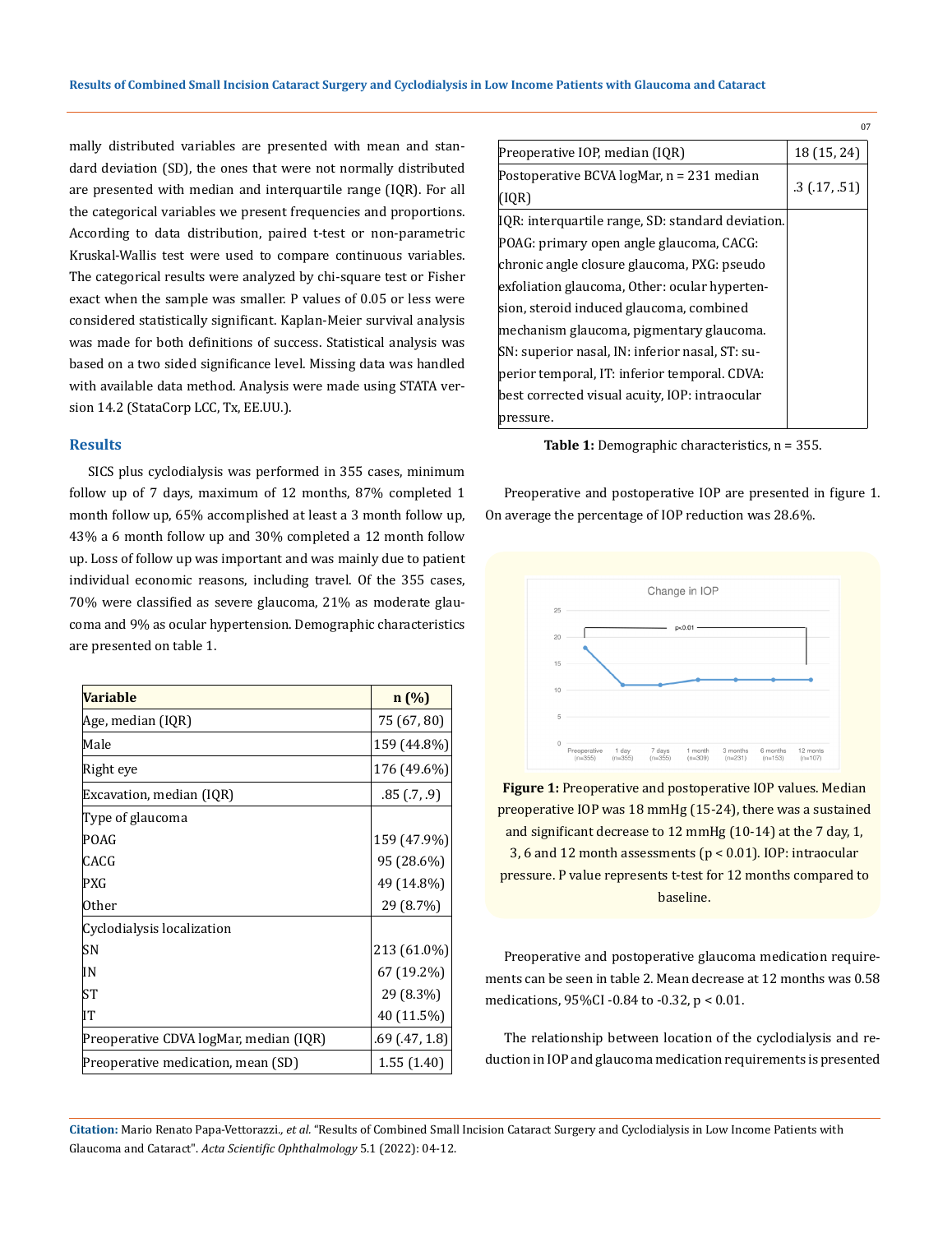|                         | N   | <b>Mean (SD)</b> |
|-------------------------|-----|------------------|
| Preoperatively          | 355 | 1.55(1, 4)       |
| 1 month                 | 309 | 0.52(1.04)       |
| 3 months                | 231 | 0.86(1.12)       |
| 6 months                | 153 | 0.95(1.25)       |
| 12 months               | 107 | 0.96(1.22)       |
| SD: standard deviation. |     |                  |

in table 3. For the superior quadrants we obtained a 56.2% success rate and 84.7% qualified success rate. For the inferior quadrants a 63.5% success rate and 89.7% qualified success rate (IOP  $\leq 18$ ) mmHg). Applying the definition suggested by AGIS, we observed a 45.5% success rate and a 71.1% qualified success rate for the superior quadrants. And a 62.6% success rate and 88.7% qualified success rate for the inferior quadrants.

| <b>Variable</b>               |              | <b>SN</b>   | IN          | <b>ST</b>    | <b>IT</b>          |         |
|-------------------------------|--------------|-------------|-------------|--------------|--------------------|---------|
| N                             |              | 213         | 67          | 29           | 40                 | P value |
|                               | POAG         | 92 (46.2%)  | 32 (50.8%)  | 12 (46.2%)   | 21 (53.8%)         |         |
|                               | CACG         | 62 (31.2%)  | 16 (25.4%)  | $7(26.9\%)$  | 7 (17.9%)          | 0.36    |
| Type of glaucoma              | <b>PXG</b>   | 27 (13.6%)  | 12 (19.0%)  | $2(7.7\%)$   | 8 (20.5%)          |         |
|                               | Other        | 18 (9%)     | $3(4.8\%)$  | 5 (19.2%)    | 3(7.7%)            |         |
| Preoperative IOP<br>$n = 355$ | Median (IQR) | 19 (16, 24) | 18 (16, 24) | 18 (16, 24)  | 17.5 (14, 23)      | 0.45    |
| Preoperative med<br>$n = 355$ | Median (IQR) | 2(0, 3)     | 1(0, 2)     | 1(0, 3)      | 2(0, 3)            | 0.15    |
| IOP 1 day<br>$n = 355$        | Median (IQR) | 11.5(8, 16) | 10(8, 14)   | 11(10, 15)   | 9.5(7.5, 12)       | 0.049   |
| IOP 7 days<br>$n = 355$       | Median (IQR) | 12 (9, 15)  | 10(8, 15)   | 10.5(8, 13)  | 10.5(6, 13)        | 0.030   |
| IOP 1 month<br>$n = 309$      | Median (IQR) | 13 (10, 15) | 10(8, 14)   | 12 (10, 15)  | 11 (8, 14)         | 0.007   |
| Med 1 month<br>$n = 309$      | Median (IQR) | 0(0, 0)     | 0(0, 0)     | 0(0, 0)      | 0(0, 0)            | 0.78    |
| IOP 3 months<br>$n = 231$     | Median (IQR) | 12(10, 15)  | 10(7, 13)   | 12.5(11, 14) | 10(8, 14)          | < 0.001 |
| Med 3 months<br>$n = 231$     | Median (IQR) | 0(0, 2)     | 0(0, 2)     | 0(0, 2)      | 0(0, 2)            | 0.91    |
| IOP 6 months<br>$n = 153$     | Median (IQR) | 12 (10, 14) | 11 (8, 14)  | 14 (8, 16)   | $10.5$ (7.5, 13,5) | 0.15    |
| Med 6 months<br>$n = 153$     | Median (IQR) | 0(0, 2)     | 0(0, 2)     | 1(0, 2)      | 0(0, 2)            | 0.91    |

**Table 2:** Number of glaucoma medications used preoperatively and postoperatively.

**Citation:** Mario Renato Papa-Vettorazzi*., et al.* "Results of Combined Small Incision Cataract Surgery and Cyclodialysis in Low Income Patients with Glaucoma and Cataract". *Acta Scientific Ophthalmology* 5.1 (2022): 04-12.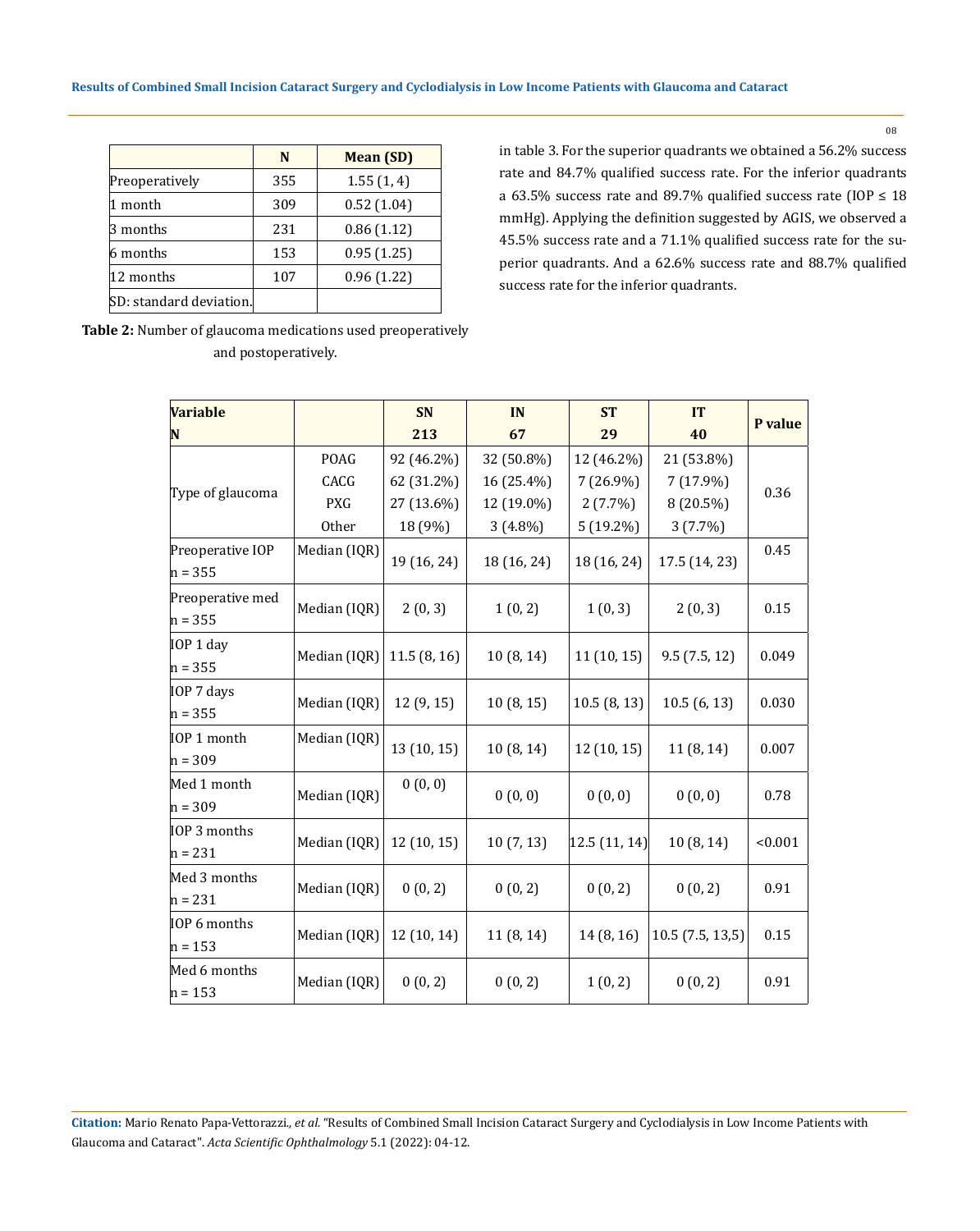| IOP 12 months<br>$h = 107$                                                                               | Mean (SD)      | 12.96 (4.63) | 9.5(3.44) | 13 (3.46) | 12.25 (2.76) | 0.017 |
|----------------------------------------------------------------------------------------------------------|----------------|--------------|-----------|-----------|--------------|-------|
| Med 12 months                                                                                            | Median $[IQR]$ |              |           |           |              |       |
| $h = 107$                                                                                                |                | 0(0, 2)      | 0(0,1)    | 1(0,3)    | 0(0, 2)      | 0.34  |
| SN: superior nasal, IN: inferior nasal, ST: superior temporal, IT: inferior temporal. POAG: primary open |                |              |           |           |              |       |
| angle glaucoma, CACG: chronic angle closure glaucoma, PXG: pseudo exfoliation glaucoma, Others:          |                |              |           |           |              |       |
| ocular hypertension, steroid induced glaucoma, combined mechanism glaucoma, pigmentary glaucoma.         |                |              |           |           |              |       |
| Med: medications, IOP: intraocular pressure. IQR: interquartile range, SD: standard deviation.           |                |              |           |           |              |       |

**Table 3:** Preoperative and postoperative IOP and number of glaucoma medications according to cyclodialysis location.

Complications and re interventions can be seen in table 4. Most of the complications were related to the cataract surgery, not to the cyclodialysis cleft. In this study the re intervention rate was 10% most re interventions were procedures to control IOP.

| <b>Complications</b>                            |            |
|-------------------------------------------------|------------|
| PCR + AVT                                       | 23 (6.4%)  |
| Hyphema (that required treatment)               | 10 (2.8%)  |
| Hypotony                                        | 1(.28%)    |
| Others                                          | 1(.28%)    |
| Re-interventions                                | 23 (6.4%)  |
| Procedures to control IOP                       | 10 (2.8%)  |
| Anterior chamber washout                        | $4(1.1\%)$ |
| Others                                          |            |
| PCR + AVT: posterior capsule rupture + anterior |            |
| vitrectomy. IOP: intraocular pressure.          |            |

**Table 4:** Complications and re interventions, n = 355.

Overall success and qualified success rates applying both definitions are presented in table 5. Kaplan-Meier survival analysis can be seen in figure 2. Applying the < 18 mmHg definition, mean survival time was  $805 \pm 30$  days (2.2 years) and applying AGIS definition, mean survival time was  $604 \pm 30$  days (1.65 years).

|                | $IOP < 18mm$ Hg | AGIS (IOP<12.3mmHg) |
|----------------|-----------------|---------------------|
| <b>Success</b> | 58.3%           | 52.4%               |
| Qualified      | 86.1%           | 75.7%               |
| success        |                 |                     |

**Table 5:** Success and qualified success rates. n = 355.



**Figure 2:** Kaplan-Meier survival analysis applying both definitions. IOP < 18 mmHg and AGIS. Mean survival time was 2.2 years with the < 18 mmHg definition. Applying AGIS criteria, mean survival time was 1.65 years.

## **Discussion**

Defining success in IOP reduction ideally should involve an assessment of visual field and optic disc stability because the aim ultimately is to protect the structure and function of the optic nerve. A major problem with this is the time required, and the frequency with which testing should be done to detect progression. To overcome this problem, IOP control is often used as a surrogate measure of disease stability and success in studies of glaucoma surgery. However, there is not a clear and universally accepted definition for success and qualified success [6].

**Citation:** Mario Renato Papa-Vettorazzi*., et al.* "Results of Combined Small Incision Cataract Surgery and Cyclodialysis in Low Income Patients with Glaucoma and Cataract". *Acta Scientific Ophthalmology* 5.1 (2022): 04-12.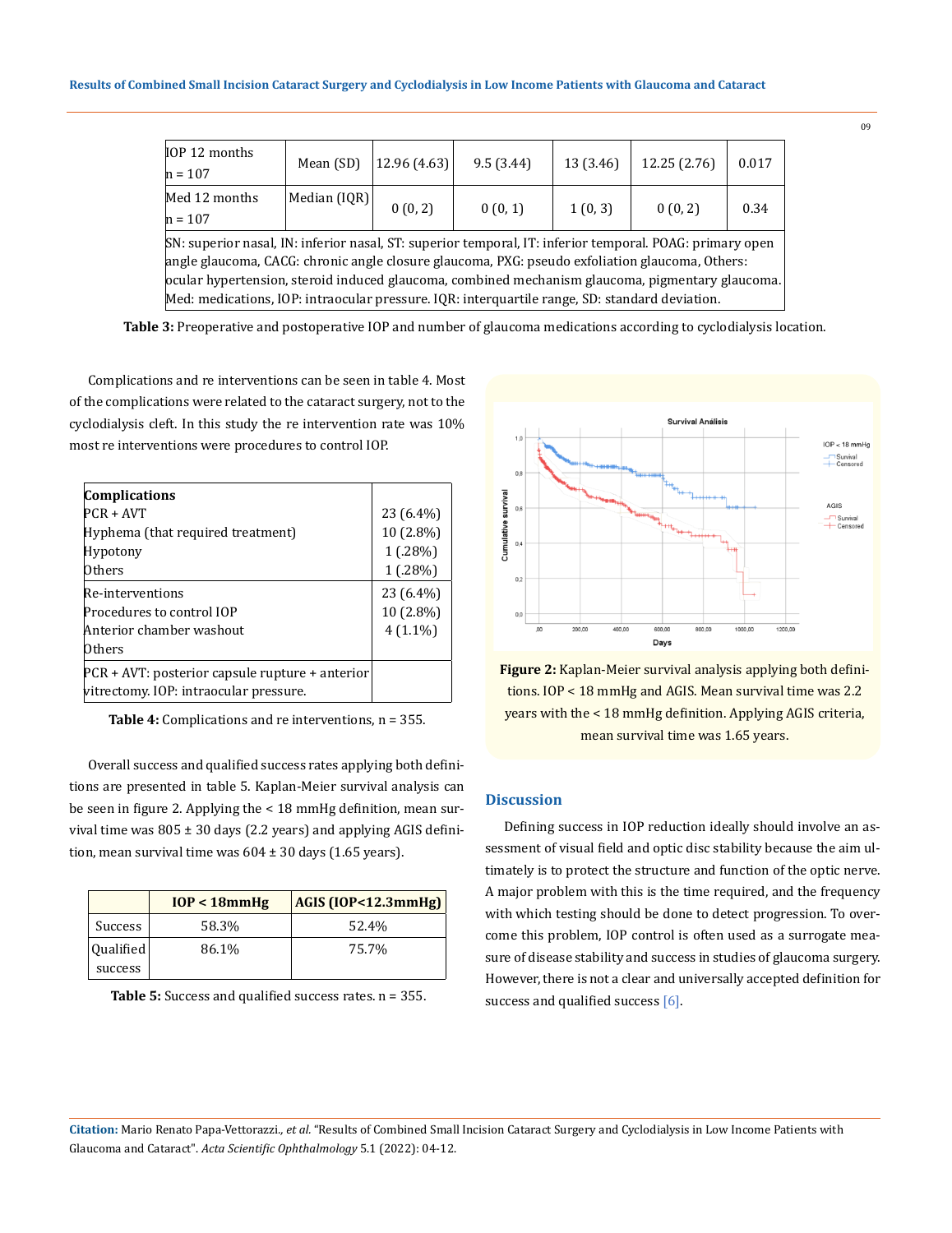AGIS has suggested that an IOP at which visual field loss stabilizes is an average of 12.3 mmHg and that the aim should be to obtain a 40% reduction from baseline in severe cases and 30% reduction from baseline in moderate cases [2,7].

 Currently, the gold standard to treat patients with advanced progressive glaucoma that cannot be controlled by noninvasive therapies is to perform a trabeculectomy with antimetabolite  $[8]$ . However, the treatment and follow up are challenging. Success and efficacy are related directly with good post-operative care, frequent appointments and usually minor procedures to modulate and control scarring. All these circumstances translate to overall higher costs [9].

Cyclodialysis as a surgical procedure to treat glaucoma was first described by Heine in 1905. However, it did not become popular and there are few studies published on this matter. This procedure has some advantages over the trabeculectomy technique: small learning curve, time needed for the procedure is only a few minutes, no need for specialized equipment, no conjunctival manipulation, no need for frequent follow up and low cost  $[10]$ .

 In patients with cataract and uncontrolled glaucoma/ocular hypertension, combined phaco-trabeculectomy is the preferred choice of many surgeons  $[2]$ . The reports on success rates for this procedure vary from 67 to 78% (IOP  $\lt 21$  mmHg) [11,12] and qualified success range from 74 to 85%.  $[10P < 21$  mmHg)  $[12, 13]$ . In these studies follow up ranges from 1-42 months.

There are few reports of combined cataract surgery with cyclodialysis. Success rates with this procedure vary from 60 to 83% and a qualified success range from 72 to 90% (IOP < 18 mmHg or 20 mmHg)  $\left[3-5\right]$ . In these studies follow up period ranges from 2-34 months.

When we compared our results with the existing literature, using as reference the strictest IOP objective found (IOP < 18 mmHg) [3], we obtained a 58.3% success rate and an 86.1% qualified success rate. These results are similar and comparable with the reports of phaco-trabeculectomy.

However, we considered that in patients with advanced glaucoma the aim should be to obtain lower IOP levels. That is why we applied the definition suggested by AGIS: with this definition, our success rate was 52.4% and our qualified success was 75.7%.

This study showed a significant reduction in IOP. Median preoperative IOP was 18 mmHg (15-24), and there was a sustained decrease to 12 mmHg (10-14) at the 7 day, 1, 3, 6 and 12 month assessments ( $p < 0.01$ ). On average the percentage of IOP reduction was 28.6%, this is similar to the reports of Ting, Ruderman and Mamalis 27%, 34% and 30.8% (phaco-trabeculectomy) [11,14,15]. And is higher than the 12.65% reported in the meta analysis published by Jiang (phaco-trabeculectomy) [13].

Reduction in glaucoma medication requirements at 12 months was 0.58 medications, 95%CI -0.84 to -0.32, p < 0.01. This is lower than the 1.55 reduction reported by Jiang and the 1.44 reported by Stark and Mamalis (phaco-trabeculectomy) [11,13,15].

In our cohort, 61% of patients needed at least 1 medication before surgery. After the procedure 58% of patients kept an IOP < 18 mmHg without medication. These results can be compared with those of Ruderman 63% but are lower than the reports of Stark 78% and Mamalis 71.2%. (phaco-trabeculectomy) [11,15,16].

Applying the definition suggested by AGIS, we observed that 52% of patients did not required medication to maintain an IOP < 12.3 mmHg. Furthermore, 75% of patients did achieved those goals requiring at least 1 medication.

The reason why CDVA was only described at 3 months is that at the 3 month follow up, every patient had an objective and manifest refraction, therefore a CDVA measurement. CDVA remained unchanged or improved in 90% of the cases. Median CDVA improved from 0.69 logMar (0.47-1.8) (20/100 Snellen) to 0.3 logMar (0.17- 0.51) (20/40 Snellen) ( $p < 0.01$ ). This compares to the results published by Stark: 93% of patients with improvement on CDVA. (phaco-trabeculectomy) [16].

In our cohort, 61% of patients achieved a CDVA of 0.3 logMar or better which is comparable to the 63% reported by Mamalis (phaco-trabeculectomy) [11] and the 64% reported by Shields (extracapsular extraction plus cyclodialysis) [3].

As reported by Shields, concordant to our data, glaucoma type has no influence on the combined surgery results [3]. However, it is important to acknowledge that cyclodialysis is not recommended as a therapeutic option in patients with neovascular glaucoma, uveitic glaucoma or in presence of important gonioscopic synechiae.

**Citation:** Mario Renato Papa-Vettorazzi*., et al.* "Results of Combined Small Incision Cataract Surgery and Cyclodialysis in Low Income Patients with Glaucoma and Cataract". *Acta Scientific Ophthalmology* 5.1 (2022): 04-12.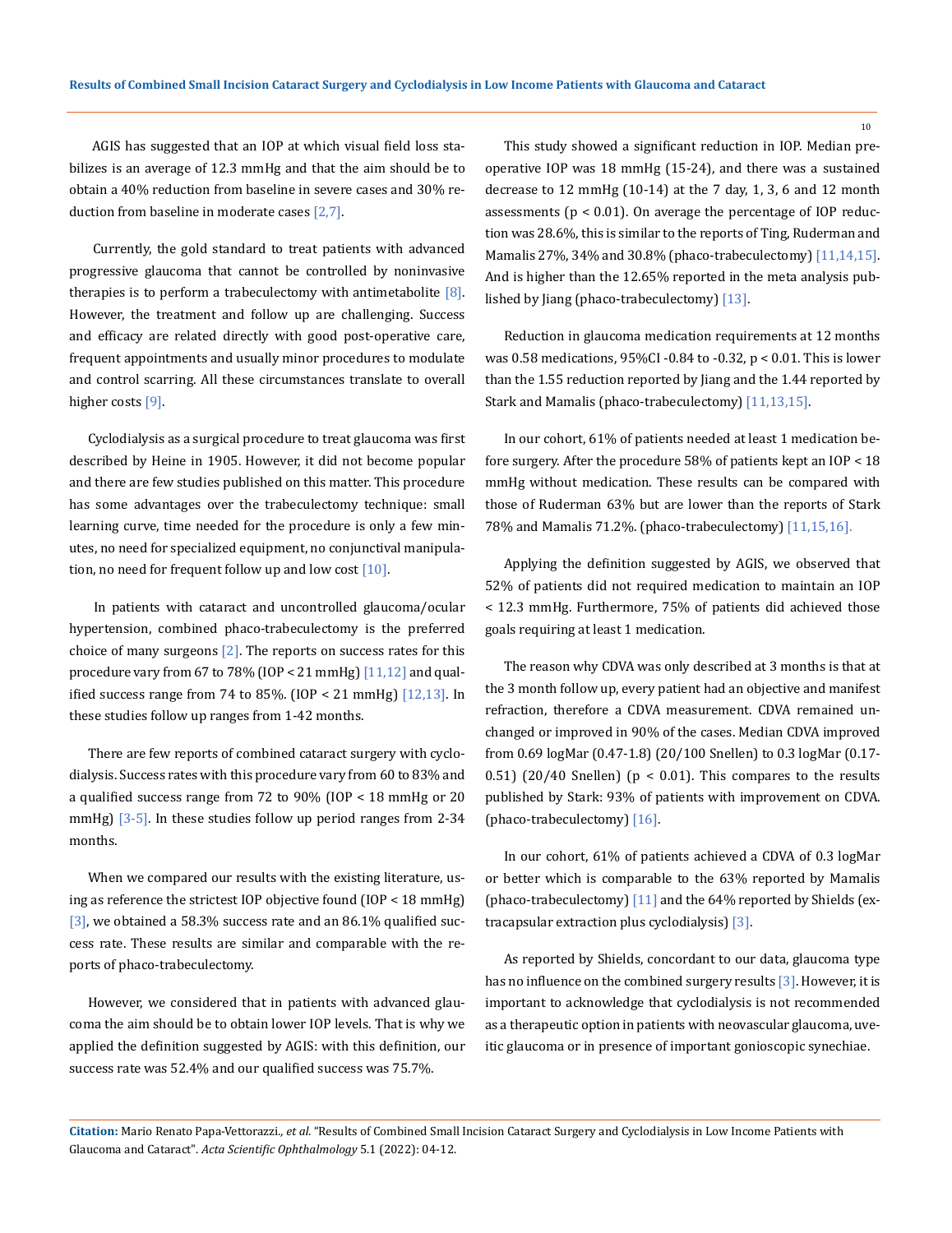We considered the relationship between the location of the cyclodialysis and the reduction in IOP and medication requirements. For the superior quadrants we obtained a 56.2% success and 84.7% qualified success rate. For the inferior quadrants a 63.5% success and 89.7% qualified success rate (IOP < 18mmHg).

Overall, the best results were obtained when the cyclodialysis was performed at the inferior nasal quadrant with a qualified success rate of 91% (applying both criteria, IOP < 18 mmHg and AGIS). This results are comparable to the ones reported by Shields; 87% of qualified success rate in the inferior quadrants. (Extracapsular extraction plus cyclodialysis) [3].

Complications occurred in 9% of the patients. Most of the complications were related to the cataract surgery, (posterior capsule rupture [PCR] 6.4%). Most of the PCR occurred in patients with pseudo exfoliation glaucoma (PXG), hyper mature cataracts and known zonular weakness. This is higher than the 2.8% PCR rate reported by Shields., *et al.* however, they excluded eyes with known zonular weakness from their analysis  $[6]$ . When excluding eyes with known zonular weakness from our analysis, the PCR rate in our cohort decreases to 2.9% which is similar to the report from Shields [3].

In this study the re-intervention rate was 10%. Most re-interventions were procedures to control IOP, only 1 patient with severe hypotony that did not responded to noninvasive measures was found. Surgical closure of the cyclodialysis cleft was indicated. We did not find re intervention rates reported on the literature to compare our results.

This study is not free of limitations. Sample size and restricted follow up limited the statistical power of the results. As we collected data from a single center facility and because missing data was handled with available data method some selection bias could be present (if missing pattern was not completely random, however, missing data was less than 5%). Loss of follow up limits the extrapolation to the long term, although this would bias the results toward the null. The lack of a control group limits our capacity to draw firm conclusions about efficacy. Data was analyzed for changes in each intervened eye over time, and although paired analyses were used, unmeasured confounding could exist. Moreover, optic nerve damage consideration and glaucoma classification was made based on clinical evaluation and preoperative IOP (not visual field damage nor optical coherence tomography of the optic nerve). We believe that further studies including randomized blind interventions should be performed to allow adjustment for other confounders and draw causal conclusions.

## **Conclusions**

Combined SICS plus cyclodialysis is effective and comparable to phaco-trabeculectomy in terms of success rates, IOP control, medication requirements and CDVA. It is a low cost procedure that can be useful in countries with low income population, it has a relatively easy follow up and a small re intervention rate.

## **Acknowledgements**

None.

## **Conflict of Interest**

No conflicting relationship exists for any author.

#### **Bibliography**

- 1. Bourne Rupert R A., *et al*[. "Causes of vision loss worldwide,](https://pubmed.ncbi.nlm.nih.gov/25104599/)  [1990-2010: a systematic analysis".](https://pubmed.ncbi.nlm.nih.gov/25104599/) *The Lancet Global Health* [1.6 \(2013\): e339-349.](https://pubmed.ncbi.nlm.nih.gov/25104599/)
- 2. European Glaucoma Society Terminology and Guidelines for Glaucoma, 4th Edition (2017): 131-191.
- 3. [Shields M B and R J Simmons. "Combined cyclodialysis and](https://pubmed.ncbi.nlm.nih.gov/934602/)  cataract extraction". *[Ophthalmic Surgery](https://pubmed.ncbi.nlm.nih.gov/934602/)* 7.2 (1976): 62-73.
- 4. Rowan P J. "Combined cyclodialysis and cataract surgery". *Ophthalmic Surgery and Lasers* 29.12 (1998): 962-968.
- 5. [Hansen S and A B Laursen. "Visualized cyclodialysis--an addi](https://pubmed.ncbi.nlm.nih.gov/3727951/)[tional option in glaucoma surgery".](https://pubmed.ncbi.nlm.nih.gov/3727951/) *Acta Ophthalmologica* 64.2 [\(1986\): 142-145.](https://pubmed.ncbi.nlm.nih.gov/3727951/)
- 6. [Rotchford Alan P and Anthony J King. "Moving the goal posts](https://www.sciencedirect.com/science/article/abs/pii/S0161642009006423)  [definitions of success after glaucoma surgery and their effect](https://www.sciencedirect.com/science/article/abs/pii/S0161642009006423)  on reported outcome". *Ophthalmology* [117.1 \(2010\): 18-23.e3.](https://www.sciencedirect.com/science/article/abs/pii/S0161642009006423)
- 7. [The Advanced Glaucoma Intervention Study \(AGIS\): 7. The re](https://pubmed.ncbi.nlm.nih.gov/11024415/)[lationship between control of intraocular pressure and visual](https://pubmed.ncbi.nlm.nih.gov/11024415/)  [field deterioration. The AGIS Investigators.](https://pubmed.ncbi.nlm.nih.gov/11024415/) *American Journal of ophthalmology* [130.4 \(2000\): 429-440.](https://pubmed.ncbi.nlm.nih.gov/11024415/)
- 8. Sanidad MDE and Igualdad SSE. Guía de Práctica Clínica Sobre Glaucoma de Ángulo Abierto. Catalunya (2017).

**Citation:** Mario Renato Papa-Vettorazzi*., et al.* "Results of Combined Small Incision Cataract Surgery and Cyclodialysis in Low Income Patients with Glaucoma and Cataract". *Acta Scientific Ophthalmology* 5.1 (2022): 04-12.